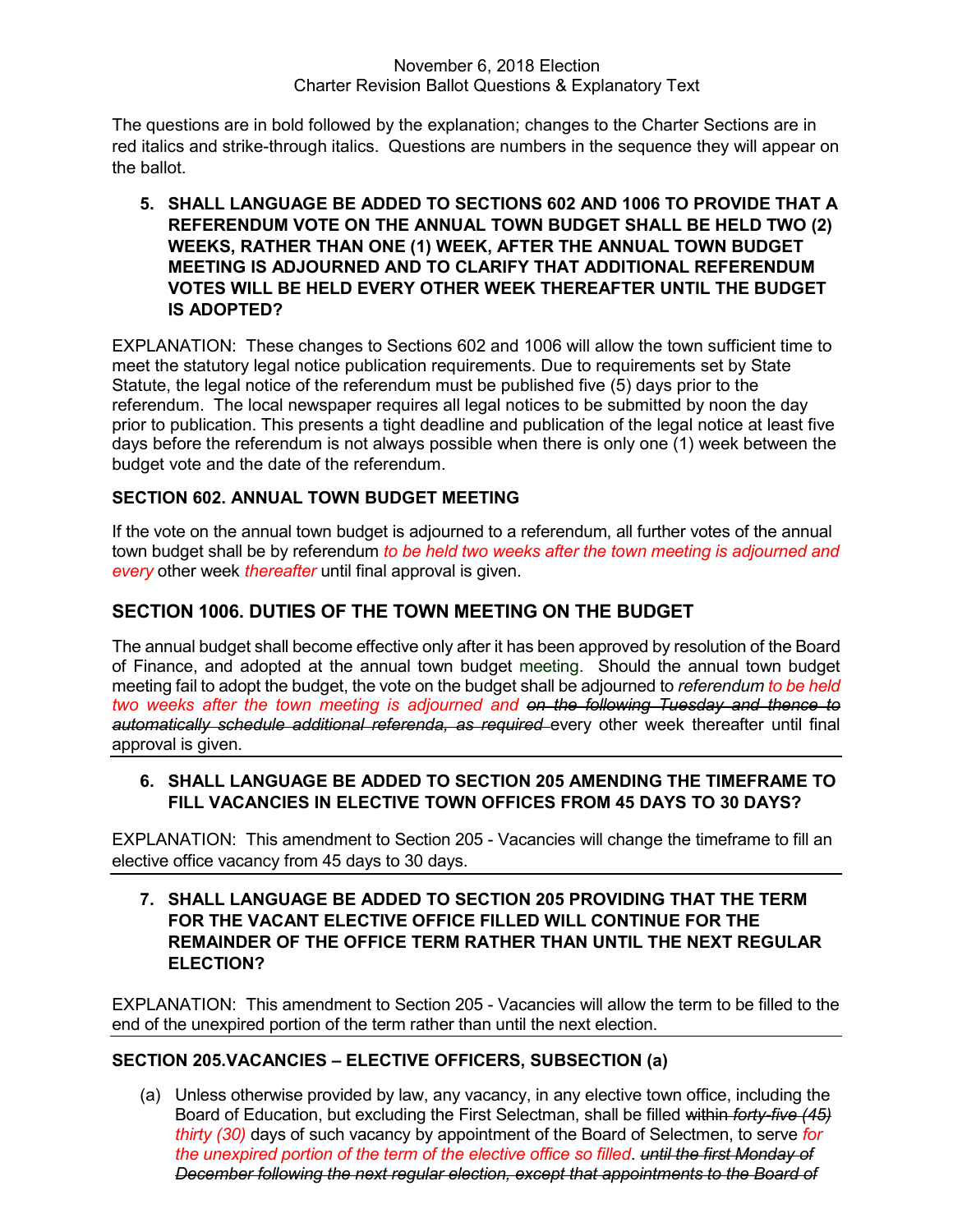#### November 6, 2018 Election Charter Revision Ballot Questions & Explanatory Text

Education shall serve until the next regular election, as defined in Section 9-1 of the General Statutes, as amended.

(d) Except as otherwise provided in this Charter, if there shall be a regular election as defined in Section 9-1 of the General Statutes, as amended, before the expiration of the term of any office in which a vacancy occurs, such office shall be filled by appointment until said election as provided herein and subsequently by the election of a person to fill that office for the remaining portion of the term with such person to take office on the first Monday in December following the election, except that election of a person to the Board of Education who shall begin the day of election.

### 8. SHALL THE SECTION CREATING THE PUBLIC SAFETY COMMISSION BE REPEALED?

EXPLANATION: This change is to repeal Section 808 – Public Safety Commission. The Public Safety Commission has been inactive since 2004. Currently the duties of the Public Safety Commission are performed by the Ad Hoc Emergency Services Committee.

## SECTION 808. PUBLIC SAFETY COMMISSION – REPEAL

The Board of Selectmen, in accordance with Section 802 of this Charter, shall appoint a Public Safety Commission consisting of nine (9) members, said members to serve for terms of three (3) years. All appointments to this commission shall be made by the Board of Selectmen, in the manner provided herein, as vacancies on this board are created by the expiration of a member's term of service. Said commission shall draw lines of communication, form operational policies among the town agencies involved with public safety, and work with area towns having similar public safety problems in applying for Federal and State grants and technical assistance.

9. SHALL LANGUAGE BE ADDED TO SECTION 923 ENABLING THE BOARD OF SELECTMEN TO PROVIDE ADDITIONAL MEANS OF EMERGENCY SERVICES IN LIEU OF THE TOWN'S CURRENT VOLUNTEER SERVICES SHOULD THE ORGANIZATIONS BECOME INCAPABLE OF PROVIDING SERVICES AS DEFINED IN THEIR CONTRACTS?10.

EXPLANATION: This change to Section 923 will give the Town flexibility in determining who will provide emergency services to the Town should the organizations become incapable of providing the services as defined in their contract.

### SECTION 923. EMERGENCY SERVICES

Emergency Services to the Town of Ellington will be provided by the Ellington Volunteer Fire Department, *Inc., Crystal Lake Fire District/Crystal Lake Volunteer Fire Department and* Ellington Volunteer Ambulance Corps, *Inc.* The Board of Selectmen shall execute a written contract with each agency specifying details of such service. As a minimum, each contract will delineate type and scope of services provided, primary response areas, financial relationships, and reporting requirements between the Town of Ellington and each agency. Each contract shall be reviewed and revised as necessary by the Board of Selectmen and each agency no less than biennially.

In the event that any of the above named organizations become incapable of providing the services as defined in their contract, the Board of Selectmen may provide for other means of delivery of emergency services in lieu of said volunteer company(s).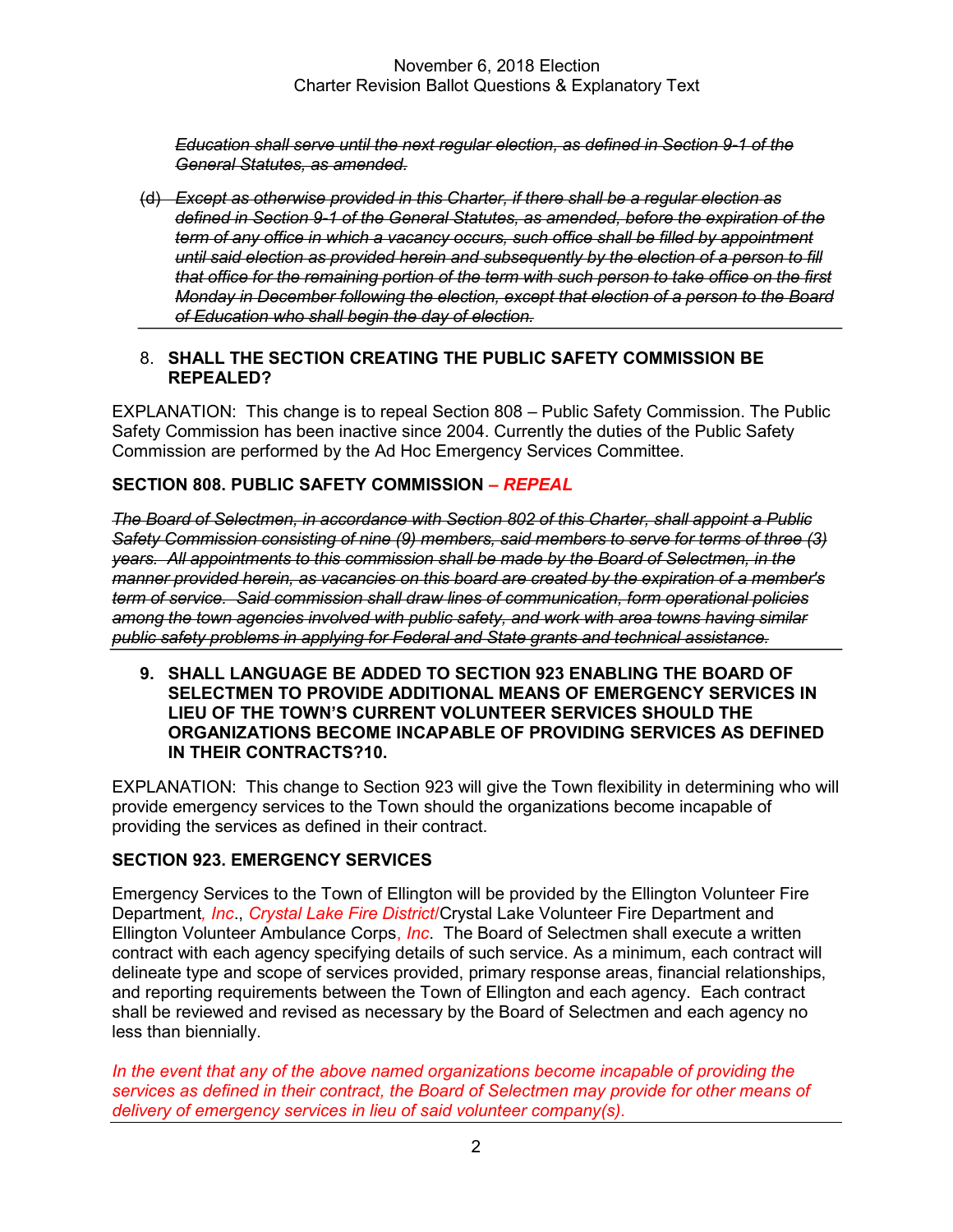## 10. SHALL LANGUAGE BE ADDED TO SECTION 302 PROHIBITING THE TOTAL VOTES CAST FOR AN UNSUCCESSFUL FIRST SELECTMAN CANDIDATE FROM COUNTING TOWARD THE CANDIDATE'S VOTES FOR A SEAT ON THE BOARD OF SELECTMEN?

EXPLANATION: This change to Section 302 will change the current voting process so that votes for the unsuccessful candidate for First Selectman will no longer be counted as votes in favor of that candidate as a member of the Board of Selectmen.

# SECTION 302. ELECTION AND TERMS OF OFFICE: TOWN ELECTION

First Selectman. The votes cast for the unsuccessful candidate for First Selectman shall not be counted for him/her as a member of the Board of Selectmen.

### 11. SHALL LANGUAGE BE ADDED TO SECTION 605 CLARIFYING THAT ADVANCE NOTICE OF A SPECIAL TOWN REFERENDUM TO OVERRULE ACTION TAKEN AT A TOWN MEETING BE PUBLISHED IN THE NEWSPAPER?

EXPLANATION: This amendment to Section 605 will clarify that legal notice of any special referendum to overturn action taken at a town meeting must be published at least 5 days prior to the date of the referendum in the local newspaper.

### 12. SHALL LANGUAGE BE ADDED TO SECTION 605 AMENDING THE MINIMUM PERCENTAGE OF VOTERS NEEDED TO VOTE IN A SPECIAL TOWN REFERENDUM TO OVERRULE ACTION TAKEN AT A TOWN MEETING FROM 15% TO 10%?

EXPLANATION: This amendment to Section 605 will also reduce the percentage of voters needed to turn out at such a special referendum from 15% to 10% in order to have a valid vote to override any action taken at a town meeting.

# SECTION 605. POWER TO OVERRULE – TOWN MEETING ACTIONS, SUBSECTION (d)

All actions, including a negative action, of any town meeting shall be subject to overrule by a special town referendum in the following manner:

(d) Within fifteen (15) days of receipt of said petition, so certified, the Board of Selectmen shall fix the time and place of said special referendum which shall be held not less than twenty (20) nor more than forty-five (45) days after the certification of said petition and notice thereof shall be given at least five (5) days in advance by publication in a newspaper having general circulation in the town and by posting a notice in a public place in the manner provided by law (in Section 7-3 of the General Statutes, as amended) for the calling of a town referendum.

 Any action so referred shall take effect upon the conclusion of such referendum unless a majority of those persons voting thereon, shall have voted in favor of overruling such action, provided such majority being equal to at least fifteen (15) ten (10) percent of the qualified electors of the town, as determined from the latest official lists of the Registrars of Voters, shall have voted on the matter in favor of overruling such action. To the extent permitted by law, the aforementioned provisions are intended to supersede the applicable portions of Section 7-7 of the General Statutes, as amended.